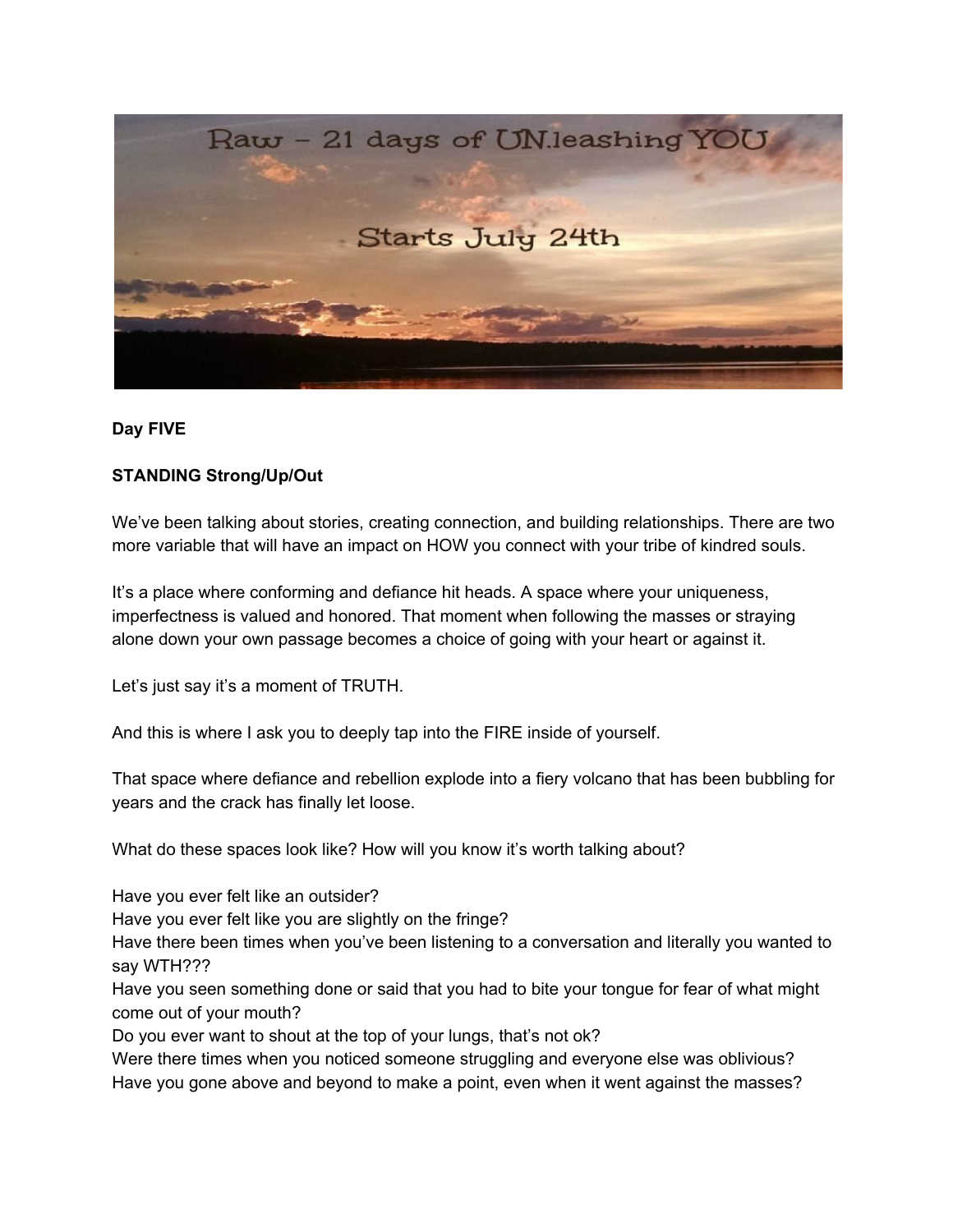Do you remember times when you felt like you were going to blow up, trying to hold your tongue?

Were there times in your life where you just lost your sh\*t and spoke so strongly from your heart that it even scared you?

Those moments….

Those times are the ONES where you were so deeply in touch with who you are and what you value that you could NOT possibly say nothing.

We want those moments.

They light a fire in us and everyone around us.

Our opinions, voices, messages aren't always going to be popular but the greatest change makers in the world, stayed true to their calling and defied the masses and the status quo.

At our core, our values guide us. Those values are prominent in every thought, action and breathe we take. Our values allow us to most of the time, follow our true inner gps. Sometimes, even when we know something isn't right for us, we suppress the need to explain and just go with the flow for the sake of keeping the peace. It's in these very moments that we are stuffing our voices down. It's in these moments we do have the ability to still honor our deepest values, while honoring others values, with non-judgemental stories, messages and our voice to help bridge the connection.

It's a tricky space for sure.

But with gentleness, patience, honesty, strength, courage and creative storytelling we can transform most situations from ick to inspired.

In these transformations we don't lose our voice, we feel understood, validated and expressed. We also now have the ability to continue walking our true path without guilt, shame or fear of what others think, because we have expressed ourselves in a way that doesn't lift us up, while pushing others down.

In your journal think over the moments of your path and reflect back upon situations, times, events that you felt like you were going with the flow vs. honoring your true self.

Write about them. Details.

Where were you? Who were you with? What was the setting? Were there lots of other people? Did you feel alone? Did you have someone to support you?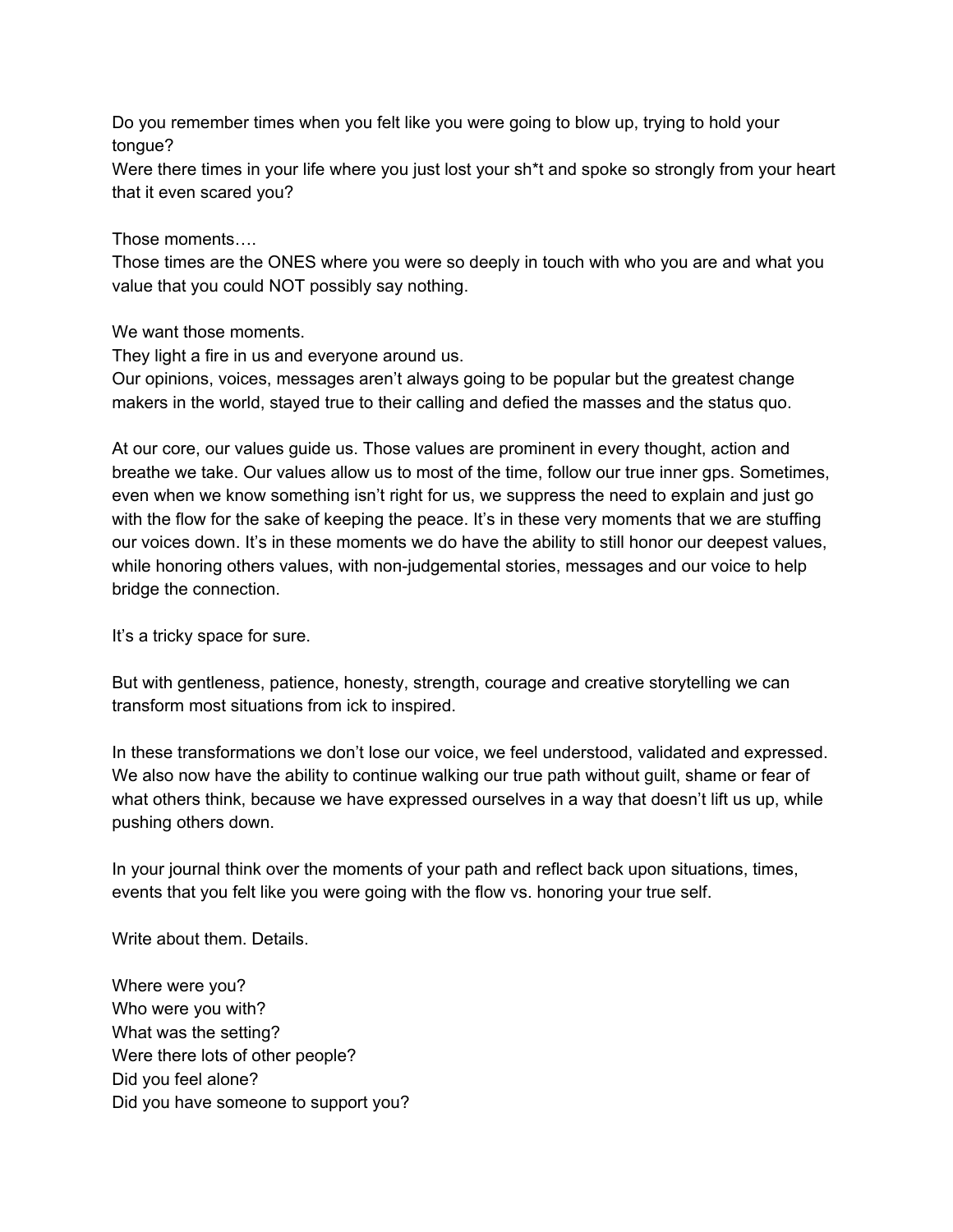How did you handle the situation? Are you happy with how you handled it? Do you wish you would have handled it differently? If you wished you would have handled it differently, re-write your new ending.

| 1.             |                                                                                                                       |  |
|----------------|-----------------------------------------------------------------------------------------------------------------------|--|
|                |                                                                                                                       |  |
|                |                                                                                                                       |  |
| 2.             | <u> 1989 - Johann Johann Stoff, deutscher Stoffen und der Stoffen und der Stoffen und der Stoffen und der Stoffen</u> |  |
|                |                                                                                                                       |  |
|                |                                                                                                                       |  |
|                |                                                                                                                       |  |
| 3.             | <u> 2000 - 2000 - 2000 - 2000 - 2000 - 2000 - 2000 - 2000 - 2000 - 2000 - 2000 - 2000 - 2000 - 2000 - 2000 - 200</u>  |  |
|                |                                                                                                                       |  |
|                |                                                                                                                       |  |
|                |                                                                                                                       |  |
|                |                                                                                                                       |  |
|                | Write down 3 times where you stood up for yourself and butted heads with the status quo?                              |  |
|                |                                                                                                                       |  |
|                |                                                                                                                       |  |
|                |                                                                                                                       |  |
|                | <u> 1980 - Jan Barbara, manazarta maso da manazarta (h. 1980).</u>                                                    |  |
|                |                                                                                                                       |  |
|                |                                                                                                                       |  |
|                |                                                                                                                       |  |
|                |                                                                                                                       |  |
|                |                                                                                                                       |  |
| 1.<br>2.<br>3. |                                                                                                                       |  |

Write down 3 times that you clearly re-call NOT standing up for your true self?

How can these stories connect with what your tribe/community/clients are going through? Where are the threads that connect your true values with how you help/support/guide them?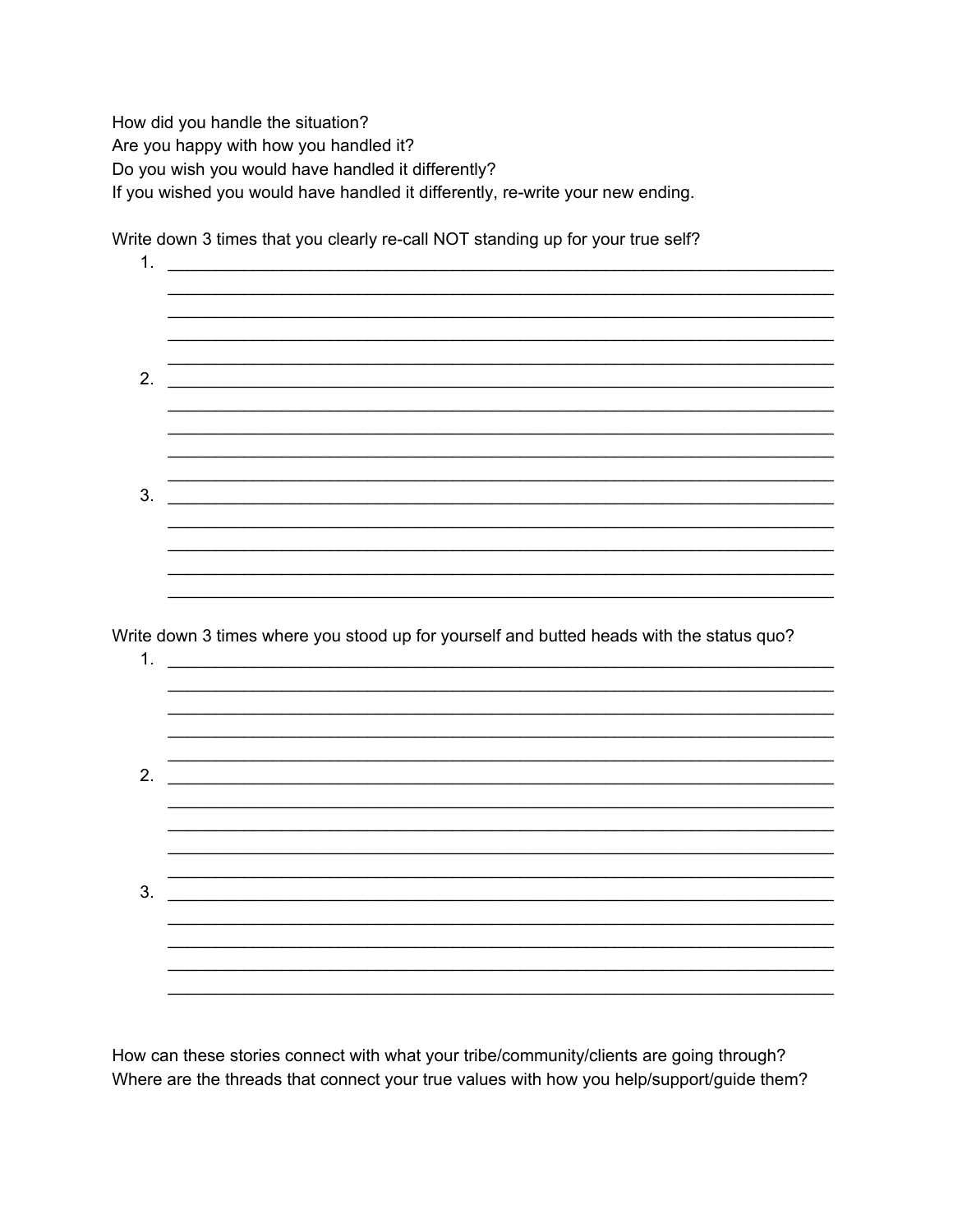A little bit of play:

Craft 3 titles to videos/blogs/audios/posts/newsletters that would disrupt your industry, allow your tribe to feel what you stand for?

| . .     |  |
|---------|--|
| ⌒<br>۷. |  |
| っ<br>J. |  |

Choose ONE of the above to craft a message using any medium you feel with convey your story to your audience.

1.  $\Box$ \_\_\_\_\_\_\_\_\_\_\_\_\_\_\_\_\_\_\_\_\_\_\_\_\_\_\_\_\_\_\_\_\_\_\_\_\_\_\_\_\_\_\_\_\_\_\_\_\_\_\_\_\_\_\_\_\_\_\_\_\_\_\_\_\_\_\_\_\_\_ \_\_\_\_\_\_\_\_\_\_\_\_\_\_\_\_\_\_\_\_\_\_\_\_\_\_\_\_\_\_\_\_\_\_\_\_\_\_\_\_\_\_\_\_\_\_\_\_\_\_\_\_\_\_\_\_\_\_\_\_\_\_\_\_\_\_\_\_\_\_ \_\_\_\_\_\_\_\_\_\_\_\_\_\_\_\_\_\_\_\_\_\_\_\_\_\_\_\_\_\_\_\_\_\_\_\_\_\_\_\_\_\_\_\_\_\_\_\_\_\_\_\_\_\_\_\_\_\_\_\_\_\_\_\_\_\_\_\_\_\_ \_\_\_\_\_\_\_\_\_\_\_\_\_\_\_\_\_\_\_\_\_\_\_\_\_\_\_\_\_\_\_\_\_\_\_\_\_\_\_\_\_\_\_\_\_\_\_\_\_\_\_\_\_\_\_\_\_\_\_\_\_\_\_\_\_\_\_\_\_\_

We are going to wrap us disrupting and being a rebel on a FUN, silly note:

For the love of QUIRKS.

If you haven't heard of the word 'info-tain', it's basically you are conveying information to your tribe/community in an entertaining way.

Entertaining - PROVOKE emotion. Whether it's anger, sadness, silliness or pure joy.

Combining your valuable information, utilizing stories and messages, and QUIRKS.

Quirks are the little, silly, off the wall, unique to you, bits and pieces that NO-ONE else can mimic.

For me it's, HATS.

I have LOTS of hats and have been known to wear my scarecrow, farming, Ireland, Redsox, earmuff hats in my videos.

It's a way of showing MORE of your personality, adding a silliness to your serious conversations, and helping to relax your tribe into a place of feeling like they can let down their barriers and open up more freely.

What quirks can you bring to your message?